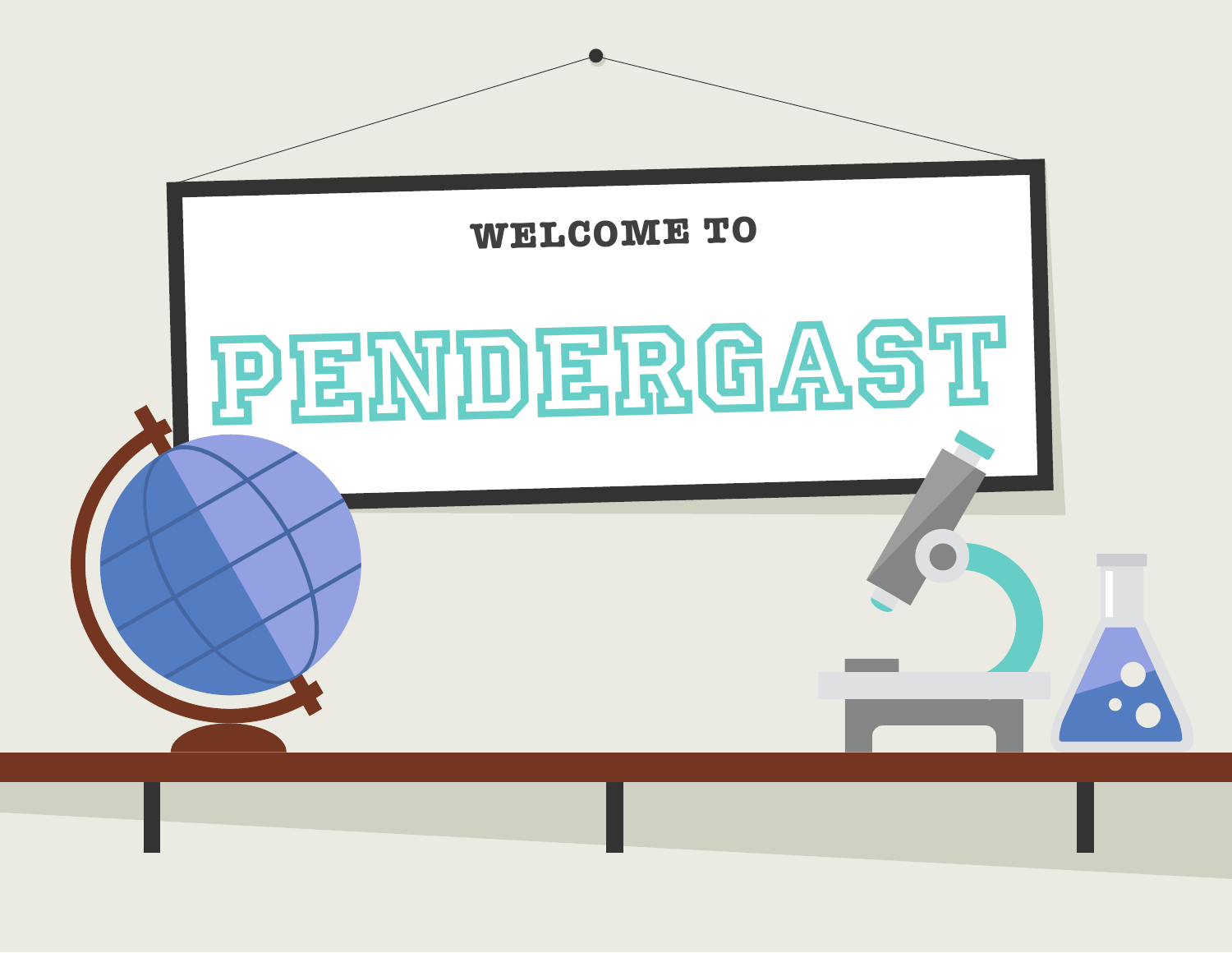### **PROGRAM OF STUDY**

#### **We are proud of the rigorous program of study we provide for our students.**

Our students work to master the Arizona K-12 Academic Standards to prepare them for high school, career, college, and beyond. Our students receive instruction in Reading, Writing, Math, Science, and Social Studies as core subjects. They are tested in Reading, Writing, Math, and Science. Our teachers use Houghton Mifflin-Journeys in grades K-5 as the core Reading program. Engage New York is the core program for 6th-8th ELA and Kindergarten-8th grade Math. All resources are available, free of charge, online, for you to use at home for support. Our students receive instruction that requires them to move along the "Depth of Knowledge" continuum. Students move from answering lower level questions that may require them to find information and re-state it, all the way to analyzing information in order to apply new learning to a project or product they will design. Pendergast teachers have extremely high expectations for their students, and students will always receive adequate support in order to keep up with our rigorous pace.

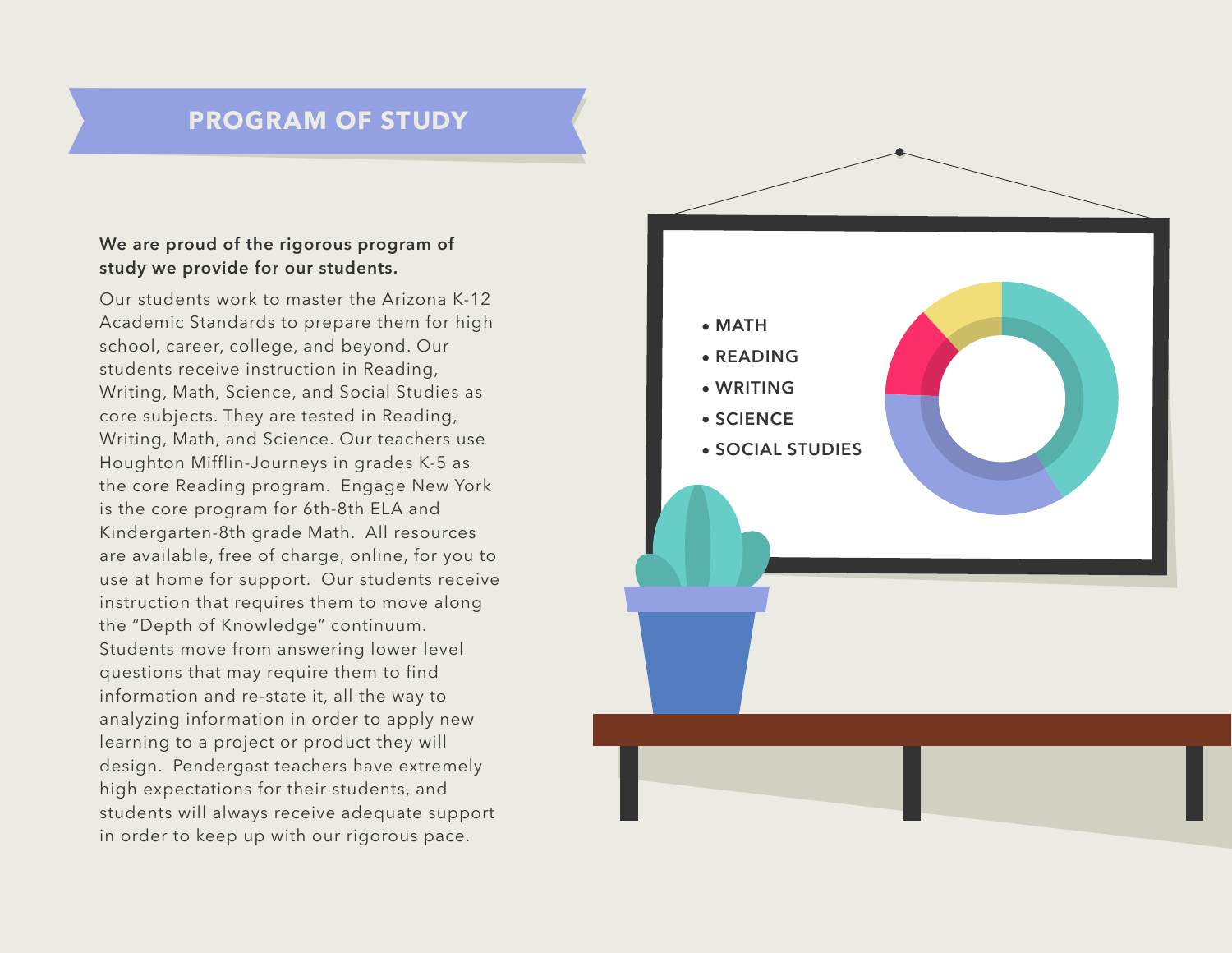### **PARENT INVOLVEMENT**



**We can't do this without you. Lower grade parents are expected to work with their students to ensure they are keeping up with basic skills required to be successful in class. This may include practicing sight words with your child every night, reviewing basic math facts with to support math number sense, listening to them read 20 minutes each night, The academic pace required to keep students meeting and exceeding standards is very brisk. We know we can count on you to help ensure your child doesn't fall behind.** 

**We love parent participation at Pendergast. We have several opportunities for you to play an active role in your child's education. Please ask your child's teacher about our PTO, School Improvement Team, Classroom Volunteers Program, and/or our annual family events.**

**It is essential that parents are actively involved in their child's education. We love working with Pendergast Parents and provide various opportunities for parents to participate in our school.**

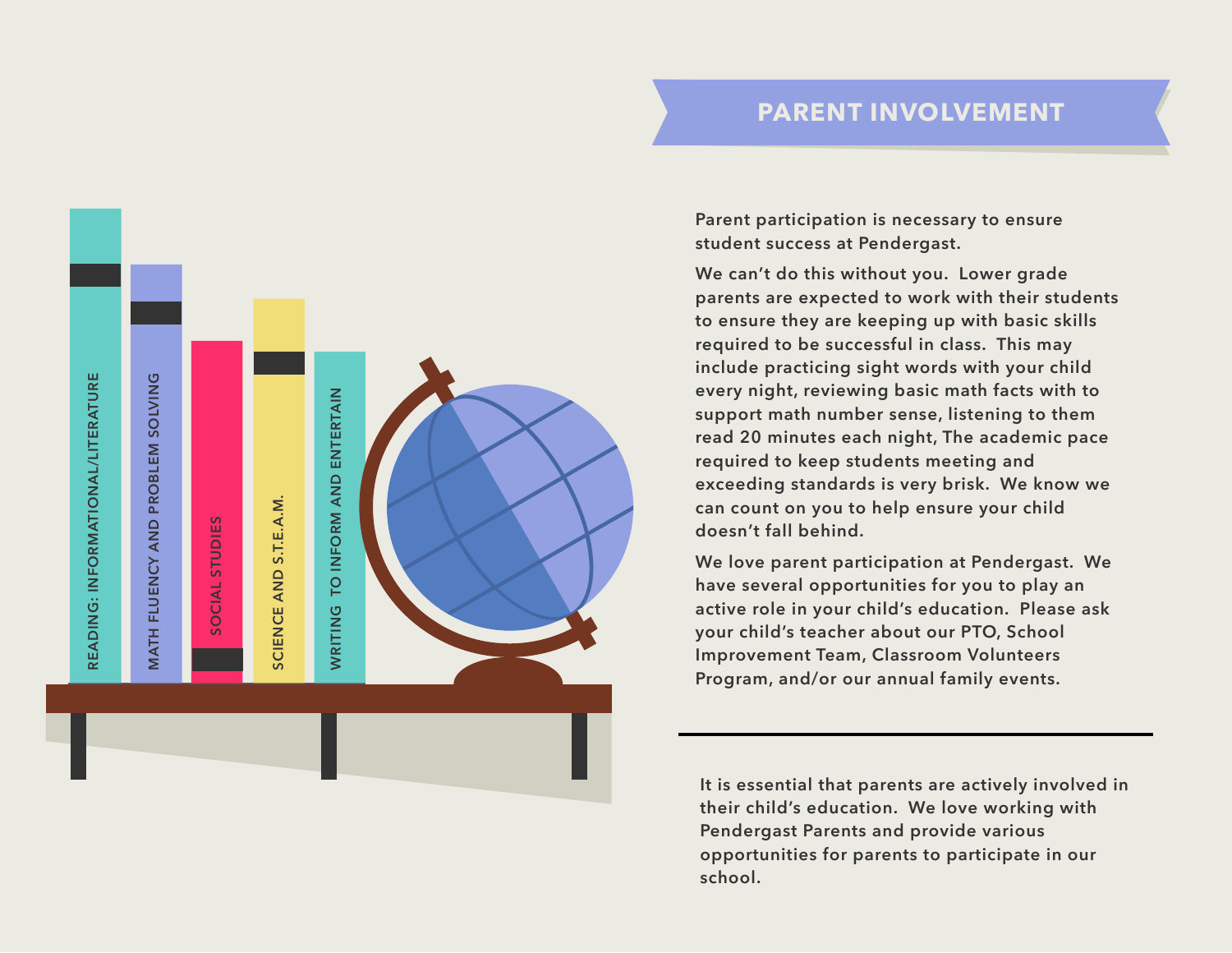# **POSITIVE BEHAVIOR INTERVENTIONS AND SUPPORT**

This year, Pendergast Elementary school will be rolling out Positive Behavior Interventions and Support (PBIS) to help support our students. This is a research based program that can be tailored to the needs of our school and our student population. With PBIS there will be greater consistence across our campus with expectations for students and then steps that will be taken to help correct behaviors. Teachers' focus will be to identify correct behaviors that are happening and rewarding students by using roadrunners and our scratcher tickets. Student will be able to turn in these tickets to possibly win a prize if it's drawn at our monthly assemblies. We are excited about the upcoming school year and look forward to a positive start to the school year.

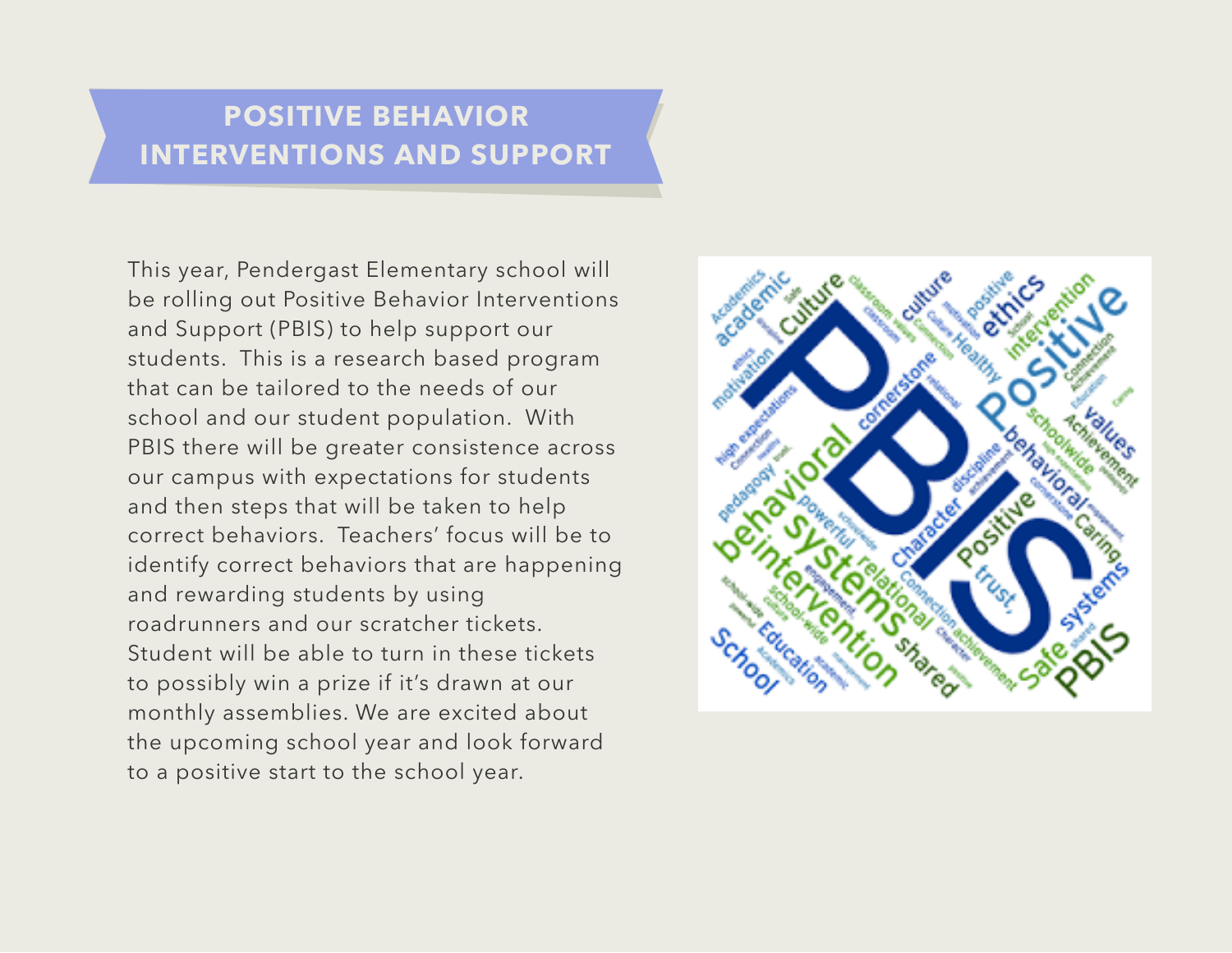## **USE OF TECHNOLOGY**

**Pendergast School uses to most current technology tools to support teaching and learning. Our mission is to provide a quality education for all students so they can compete locally in their future endeavors and aspirations.**



**Pendergast School was awarded the Apple ConnectEd Grant that made it possible to provide an iPad for every student to use to support learning** 

Teachers receive extensive training to support the integration of technology in the classroom. Use of the iPad truly as opened the door for teachers to take learning to a whole new level. Students have taken virtual field trips around the world, created professional products, composed music, and are learning the newest coding languages.



**Keeping up with 21st Century Technology skills will support our students as they prepare for the careers they will be applying for.** 

If you look at how business and careers have changed

over the past 20 years, we are truly preparing students for careers that haven't even been invented yet. Students are going to have to be problem-solvers that can think in different ways. We are preparing our students to be aware of different cultures of the world, as our students need to be marketable globally if they are going to compete for the careers of the future. We also provide opportunities for our students to use tools in our maker's space such as 3-D printers, Sphero Robots, Aerial Drones, and other tools used in current business. We also offer a Maker's Club, Arts & Photography Club, Minecraft Club as opportunities for our students to continue their exploration and learning with the most current technology.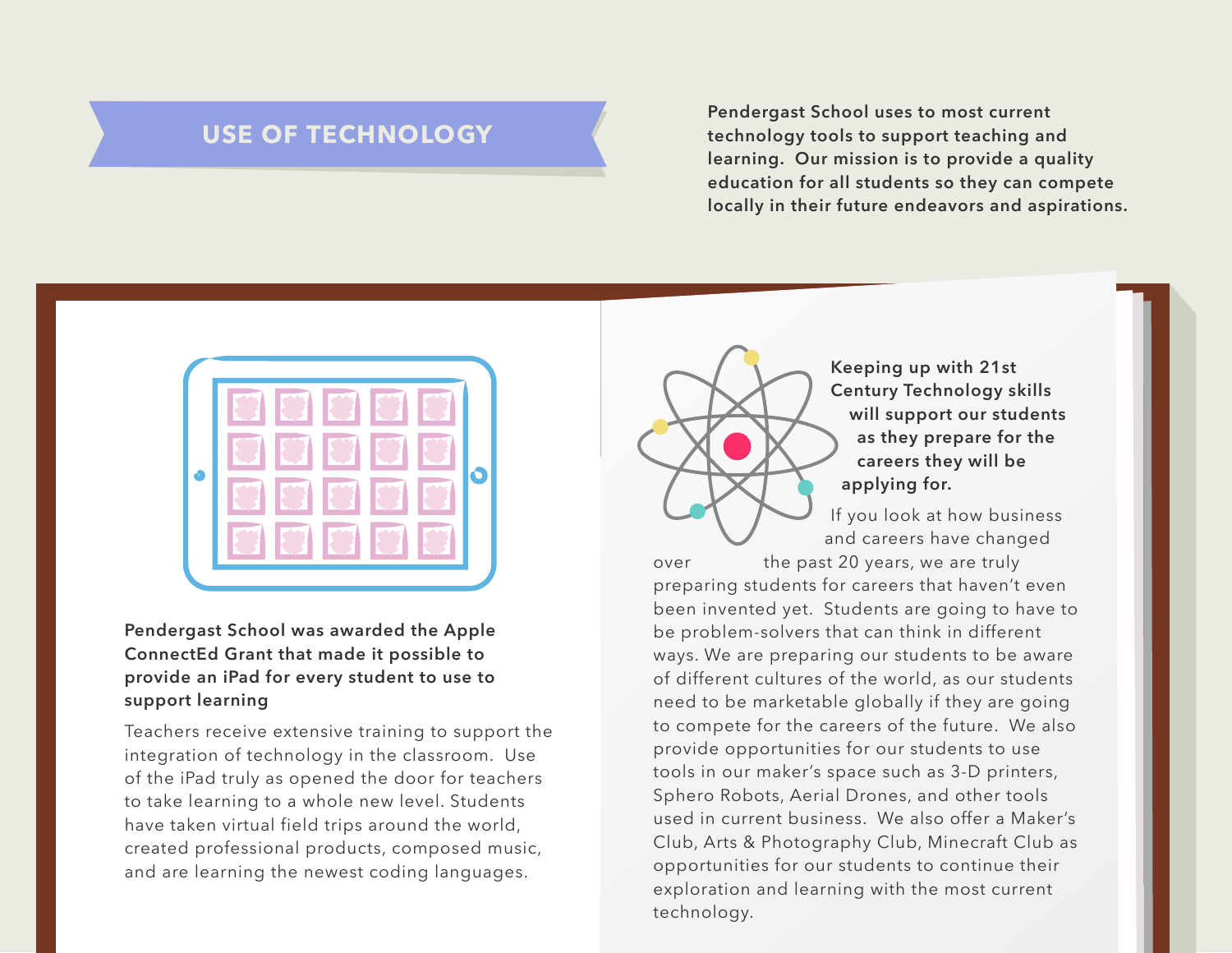## **S.T.E.A.M. AND CULTURAL AWARENESS ACADEMIES**

#### **Pendergast is proud to provide opportunities in the areas of S.T.E.A.E.M. and Culture Awareness with our on-site academies**

This year, all of our 8th graders will participate in our S.T.E.A.M. Academy which will provide hands on learning and exploration in the area of Sustainable Living. This specialized academy will take students through the various types of energy, and how we can preserve our planet by learning to harness the power of renewable energy. This hands-on opportunity will support reading, writing, math, science, art and technology skills for all 8th graders

Some of our 5th graders will learn about various cultures around the world in our Cultural Awareness Academy. Part of being globally competitive